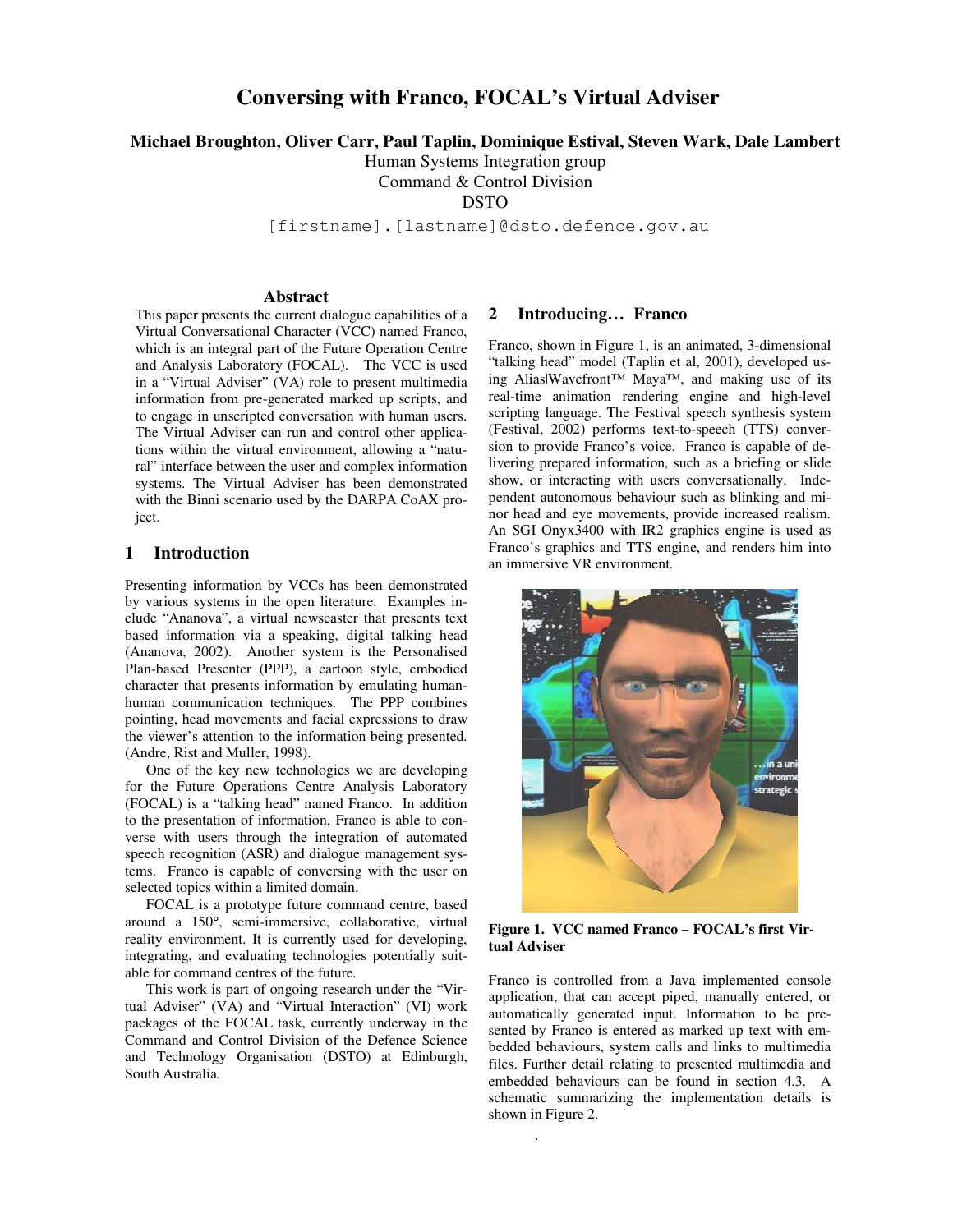

**Figure 2: Schematic of Virtual Adviser**

# **3 Knowledge Domain**

Our current Virtual Adviser is designed to interact with the user within a limited domain relating to military aircraft, ships and geographic information in a demonstration scenario based around the CoAX Binni scenario (Allsopp et al, 2002), used to showcase FOCAL's capabilities. In this fictional scenario an Australian ship in a UN mandated peacekeeping role is attacked, and the role of the Virtual Adviser is to allow the user to gain a better situation awareness of what has occurred and to assist in the generation of a medical evacuation of the injured. The information has been sourced in the scenario from publicly available material, including the internet. The Adviser can also provide additional information about the FOCAL facility and has fictitious personal interests. For questions that go beyond the current knowledge base, an ELIZA style system has been implemented (Weizenbaum, 1966), where the question is cheekily mimicked back to the user.

# **4 Implementation of Conversation System**

To create an initial conversational system using Franco, a laptop computer with Dragon NaturallySpeaking™ installed, has been utilised (Dragon, 2002). Dragon NaturallySpeaking is a speaker-dependent, automated speech recognition (ASR) system designed for PCs and has been chosen because of its good developer support, high recognition accuracy, and availability. Connected to the USB port is a high quality, head-worn, noisecancelling microphone. Supporting software has been developed using Python (Lutz, 1996), which is an interpreted, interactive, object-orientated programming language. Python is portable across most computing platforms, and has an interface to Dragon Naturally-Speaking via NatLink (Gould, 2001). NatLink allows powerful macros to be developed in Python for Dragon NaturallySpeaking, including the ability to create grammars, which instruct the ASR what to listen for, and to generate callbacks when speech matching the grammar is recognised. The grammar can include optional and alternate words, which are particularly relevant for natural language processing. Two separate Python programs are used, one running on the PC and the other on the Onyx. Section 4.1 and 4.2 explains these two programs.

# **4.1 Background Noise Filtering**

The program running on the PC utilises NatLink for integration with Dragon NaturallySpeaking and allows the specification of grammars. We have designed the grammar to eliminate background noises from entering the system. The grammars specified in this program allow all sentences to be parsed, but are very restrictive on single word utterances by the user. The only single words parsed by the grammar are the defined key words and other common single word responses such as 'Yes' and 'No'. All other single words are rejected, as they are most likely an insertion error caused by unwanted noise and the forced insertion mode of the ASR. With the current grammar implementation, if these unwanted singular word outputs are not eliminated, they typically result in a perceived utterance that cannot be handled by the current system.

Along with insertion errors, ASR systems also make substitution and deletion errors. Substitution errors occur when the correct word is incorrectly recognised and substituted with an incorrect word, while deletion errors occur when an utterance provides no response from the ASR system. Due to the key word technique we have adopted, substitution and deletion errors have not had a significant impact on performance, due to high recognition accuracy of the key words. This can be achieved by the user undertaking additional training of the ASR system, specifically targeting the key words.

# **4.2 Natural Language Processing**

The program running on the Onyx handles dialogue management and response generation. The dialogue management is achieved through a series of strings in the form of regular expressions. The regular expressions are composed of key words, as opposed to complete sentences, to provide a natural language processing ability.

The key word technique was chosen for a number of reasons when compared to a complete grammar. First, it provides greater flexibility in the phrasing of questions by the user, therefore increasing robustness. Secondly, as we were using a very large active vocabulary, speaker dependent ASR system, the key word technique is more tolerant of erroneous words resulting from the ASR system. This is particularly relevant, as the ASR system was not tightly coupled to a grammar. Tight coupling between the ASR system and the grammar typically produces increased recognition accuracy at the expense of question flexibility.

When the relevant key words are correctly recognised, suitable responses can be generated from data pertinent to our demonstration scenario. The regular expressions are programmed in a hierarchical manner to support context sensitivity. Users can ask a general question about a particular military platform, then progressively ask more detailed questions as information is presented. An example is shown below, where (1) is a general question asked about the aircraft, and (2) and (3) has the user requesting more specific information.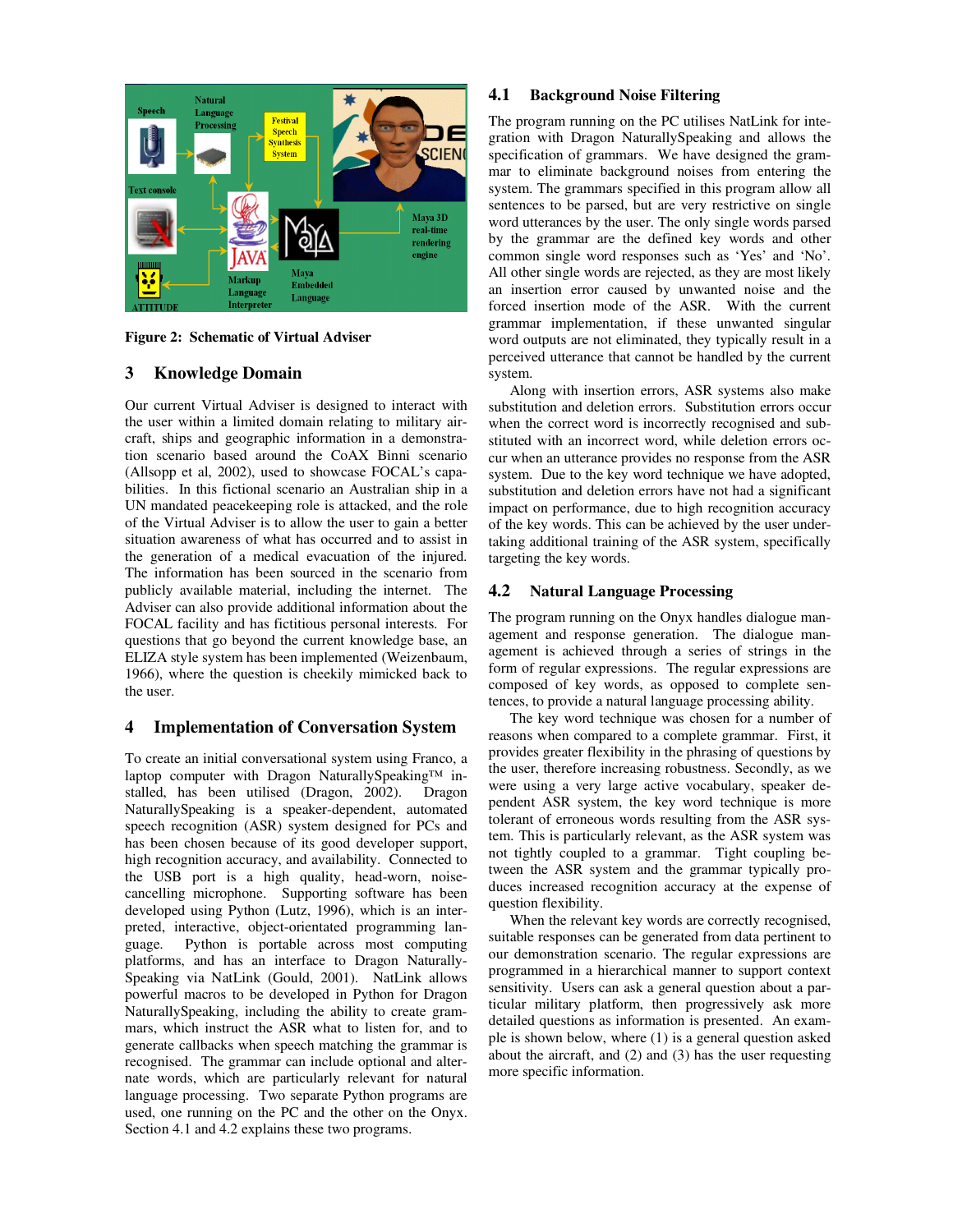- (1) What do we know about the Sukhoi Su-27? *The Sukhoi Su-27 is a sovietdesigned multi-role fighter designed as …*
- (2) What is its takeoff distance? *The Sukhoi Su-27 can takeoff in …*
- (3) And its flying range?

*The Sukhoi Su-27 has a flying range of …*

This principle can be extended to multiple levels of nesting, enabling further querying of returned information. When utterances cannot be matched within the regular expressions of the current context, the parent context becomes active again. The user can also shortcut the hierarchy and simply ask a question by using an attribute in combination with the asset name. An example is demonstrated in (4) below.

```
(4) What is the takeoff distance of the
 Sukhoi Su-27?
```
The previous examples have illustrated questions to retrieve single attributes of an aircraft. Aircraft specifications can also be displayed in a tabular format such that relevant information is provided in a single window. In this instance Franco does not read out the information in the table.

The grammar supports alternate words, such as abbreviated versions or nicknames of military platforms in our scenario.

# **4.3 Multimedia Output**

In addition to spoken output from the Virtual Adviser, we also present imagery and multimedia to enhance the presented information. For example, we display images of particular military assets to supplement the textual information, provide location details on digital maps, and provide animations or movie clips where appropriate, to increase the richness of information presented to the user. The Virtual Adviser can also be used to launch applications within the computing environment in response to user or information cues. This allows the Virtual Adviser to assume the role of a virtual assistant for the user, and integrate painlessly with other technologies in FOCAL.

When other visual media is presented in conjunction with spoken output, Franco glances or turns his head toward the newly launched application to direct the users attention to the additional material being presented. Where the spoken utterances contain several sentences of information relating to the visual media, Franco glances back at the visual information at the start of each new sentence maintaining engagement with the users.

#### **4.4 Franco's Personal Information**

In addition to the professional data stored in the knowledge base, Franco also stores personal data, including his name, birth date, personal interests and underlying architecture information. Questions not captured in the main regular expression set are passed to the 'unknown question' handler that provides a selection of randomly assigned phrases to help the user rephrase their question. Additional regular expressions have been developed in an ELIZA style, that help trap asked questions that fall outside the primary knowledge domain.

```
I think you need a shave
Why do you think I need a shave?
```
### **4.5 A VCC with ATTITUDE**

One of the main thrusts of the research effort in FOCAL is to automate the mundane information gathering, management, and reasoning processes to allow the user to deal more effectively with the dynamic, uncertain, high risk, and time critical military environment. In FOCAL this task will be handled by ATTITUDE, a multi-agent architecture developed at DSTO, capable of representing and reasoning with uncertainty and about multiple alternative scenarios. In the long term it is proposed to also use ATTITUDE as the dialogue management engine for the Virtual Adviser, and first steps along this path have been taken by demonstrating control of Franco by ATTITUDE running an implementation of ELIZA.

#### **5 Future Directions**

The current implementation of our interaction with Franco is relatively simple, primarily used to demonstrate simple grammars and to explore interaction capabilities with a Virtual Adviser. The next version will incorporate more sophisticated language processing by using Regulus (Rayner, 2001), a bi-directional language-processing component. Regulus, also referred to as Open NLP, is available as open source software. Initially, we intend utilising Regulus for natural language processing before we become involved with the language generation capabilities. We will also be implementing and investigating Nuance® 8.0 to provide our ASR capabilities (Nuance, 2002). Nuance has several attractions: primarily it is a speaker-independent system; has recently incorporated Australian-New Zealand English acoustic language models, and Regulus compiles into Nuance grammars. We are also investigating new TTS technologies, including rVoice™ by Rhetorical Systems (rVoice, 2002) and Nuance TTS engines. rVoice has the attraction of providing an Australian female voice developed by Appen (Appen, 2002), while Nuance TTS provides a male UK synthesised voice.

Measuring the cognitive value and user acceptance of the talking head within the FOCAL environment constitutes part of the planned research for the development of this project.

#### **Acknowledgements**

The authors wish to thank the Chief of C2D, and the Director of Information Sciences Laboratory, for sponsoring and funding this work. They wish to acknowledge the work of Andrew Zschorn in implementing ELIZA in ATTITUDE, and to thank the other members of the HSI